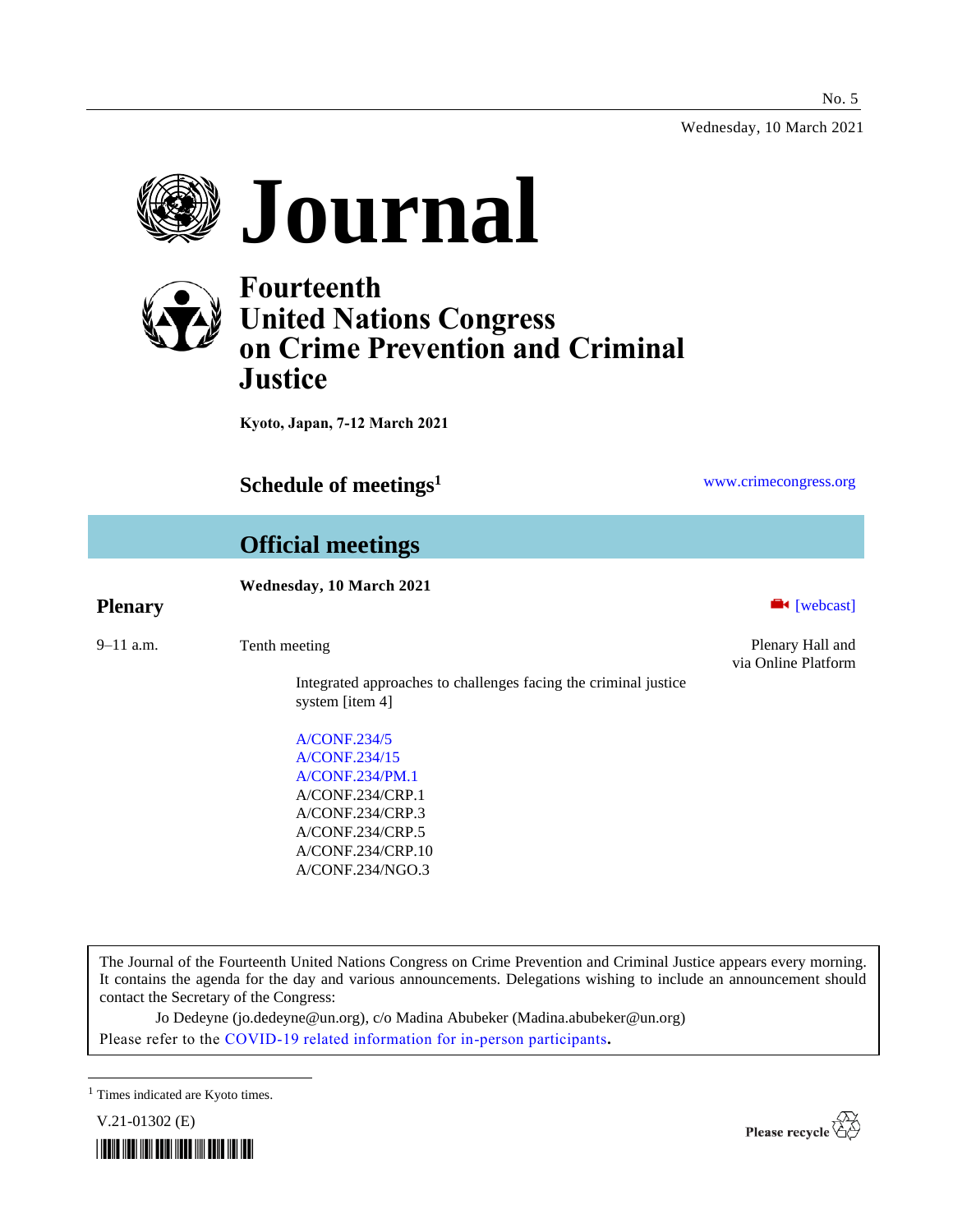| $1-3$ p.m.  | Eleventh meeting                                                                                                                                                                                                                                                                                                                                                                                                    |                                         |
|-------------|---------------------------------------------------------------------------------------------------------------------------------------------------------------------------------------------------------------------------------------------------------------------------------------------------------------------------------------------------------------------------------------------------------------------|-----------------------------------------|
|             | Integrated approaches to challenges facing the criminal justice<br>system [item 4] (continued)                                                                                                                                                                                                                                                                                                                      |                                         |
| $4-6.$ p.m. | <b>Twelfth Meeting</b>                                                                                                                                                                                                                                                                                                                                                                                              | Plenary Hall and<br>via Online Platform |
|             | Multidimensional approaches by Governments to promoting<br>the rule of law by, inter alia, providing access to justice for all;<br>building effective, accountable, impartial and inclusive<br>institutions; and considering social, educational and other<br>relevant measures, including fostering a culture of lawfulness<br>while respecting cultural identities, in line with the Doha<br>Declaration [item 5] |                                         |
|             | <b>A/CONF.234/6</b>                                                                                                                                                                                                                                                                                                                                                                                                 |                                         |
|             | A/CONF.234/12                                                                                                                                                                                                                                                                                                                                                                                                       |                                         |
|             | A/CONF.234/13                                                                                                                                                                                                                                                                                                                                                                                                       |                                         |
|             | A/CONF.234/14-E/CN.15/2020/14                                                                                                                                                                                                                                                                                                                                                                                       |                                         |
|             | A/CONF.234/15                                                                                                                                                                                                                                                                                                                                                                                                       |                                         |
|             | <b>A/CONF.234/PM.1</b>                                                                                                                                                                                                                                                                                                                                                                                              |                                         |
|             | A/CONF.234/CRP.1                                                                                                                                                                                                                                                                                                                                                                                                    |                                         |
|             | A/CONF.234/CRP.5                                                                                                                                                                                                                                                                                                                                                                                                    |                                         |

**Committee I a** [\[webcast\]](https://www.unodc.org/unodc/en/crimecongress/webcast.html)

Workshop 3 "Education and youth engagement as key to making societies resilient to crime" [item 5] (*continued*)

[A/CONF.234/10](http://undocs.org/A/CONF.234/10) [A/CONF.234/15](http://undocs.org/A/CONF.234/15) [A/CONF.234/PM.1](http://undocs.org/A/CONF.234/PM.1) [A/CONF.234/PM.1/1](http://undocs.org/A/CONF.234/PM.1/1) [A/CONF.234/PM.2/1](http://undocs.org/A/CONF.234/PM.2/1) [A/CONF.234/PM.3/1](http://undocs.org/A/CONF.234/PM.3/1) [A/CONF.234/PM.4/1](http://undocs.org/A/CONF.234/PM.4/1) [A/CONF.234/PM.5/1](http://undocs.org/A/CONF.234/PM.5/1) A/CONF.234/CRP.1 A/CONF.234/CRP.5 A/CONF.234/CRP.7 A/CONF.234/CRP.10 A/CONF.234/NGO.1 A/CONF.234/NGO.5

A/CONF.234/CRP.7 A/CONF.234/CRP.10 A/CONF.234/NGO.1 A/CONF.234/NGO.5

9–11 a.m. Sixth Meeting Sixth Meeting Sixth Annex Hall and via Online Platform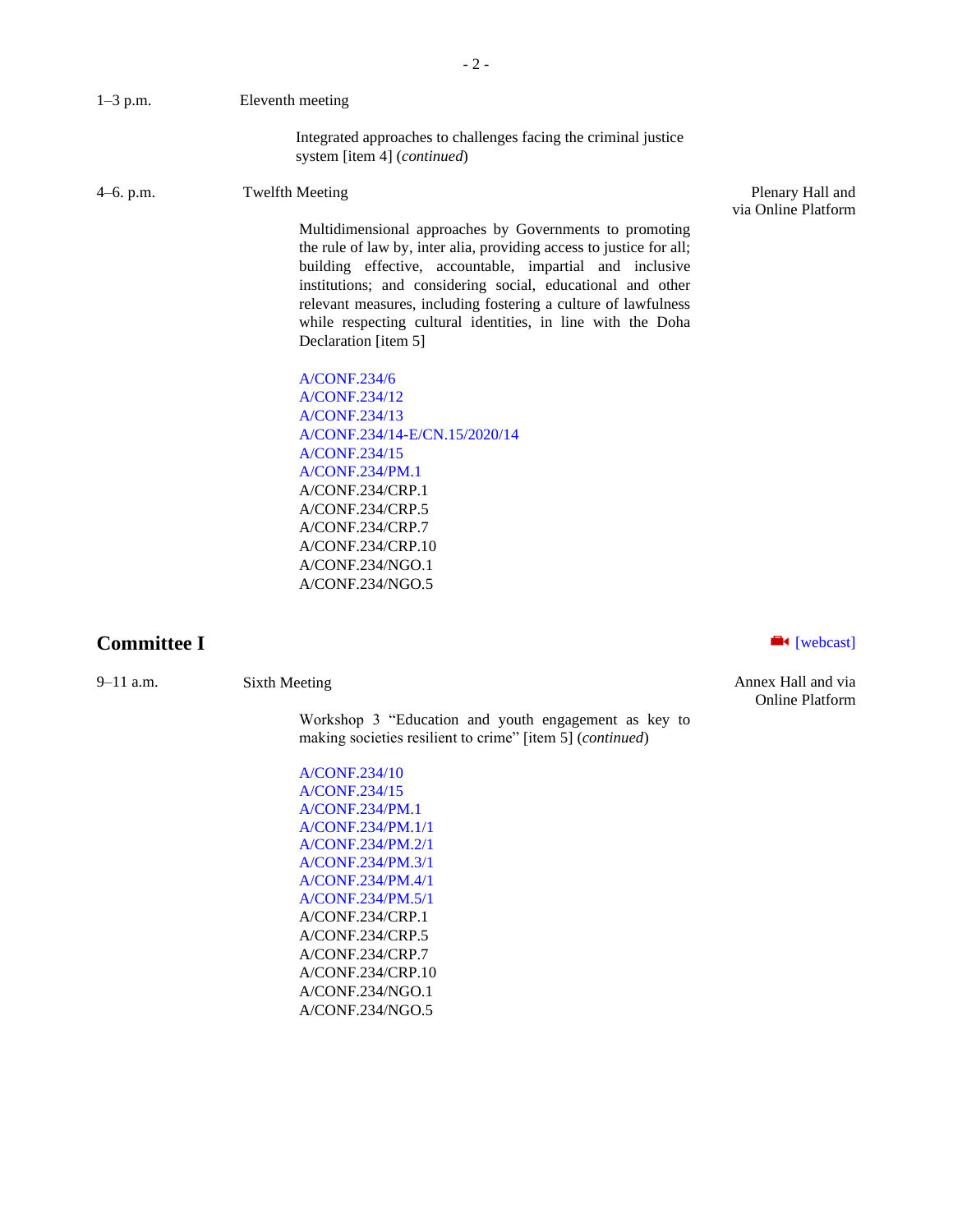## **Committee II and Committee II and Committee II and Committee II and Committee II and Committee II and Committee II and Committee II and Committee II and Committee II and Committee II and Committee II**

Workshop 4 "Current crime trends, recent developments and emerging solutions, in particular new technologies as means for and tools against crime" [item 6]

[A/CONF.234/11](http://undocs.org/A/CONF.234/11) [A/CONF.234/15](http://undocs.org/A/CONF.234/15) [A/CONF.234/PM.1](http://undocs.org/A/CONF.234/PM.1) [A/CONF.234/PM.1/1](http://undocs.org/A/CONF.234/PM.1/1) [A/CONF.234/PM.2/1](http://undocs.org/A/CONF.234/PM.2/1) [A/CONF.234/PM.3/1](http://undocs.org/A/CONF.234/PM.3/1) [A/CONF.234/PM.4/1](http://undocs.org/A/CONF.234/PM.4/1) [A/CONF.234/PM.5/1](http://undocs.org/A/CONF.234/PM.5/1) A/CONF.234/CRP.1 A/CONF.234/CRP.4 A/CONF.234/CRP.5 A/CONF.234/CRP.6 A/CONF.234/CRP.8 A/CONF.234/CRP.10 A/CONF.234/NGO.1 A/CONF.234/NGO.4

4–6 p.m. Fifth Meeting

Workshop 4 [item 6] (*continued)*

1–3 p.m. Fourth Meeting Fourth Meeting Fourth Annex Hall and via Online Platform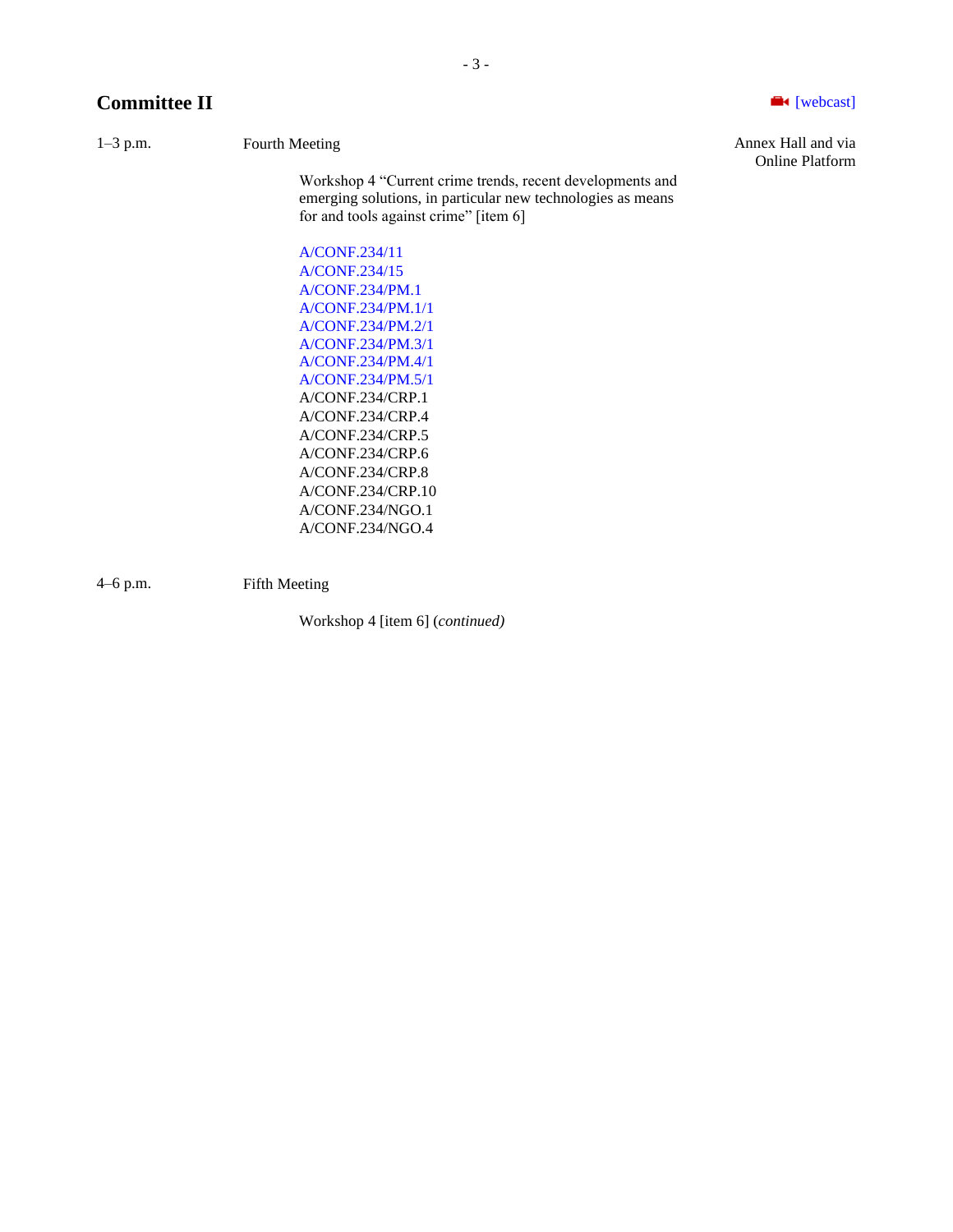|                       | <b>Other activities</b>                                                                                                                                              |                        |
|-----------------------|----------------------------------------------------------------------------------------------------------------------------------------------------------------------|------------------------|
|                       | The information below is reproduced as received and does not imply any opinion or<br>endorsement by the Secretariat of the United Nations.                           |                        |
|                       | Wednesday, 10 March 2021                                                                                                                                             |                        |
| Special Events        | Please visit the following website for more information on Special Events:<br>https://www.unodc.org/unodc/en/crimecongress/special_events.html                       | Via Online<br>Platform |
|                       | Please note that all special events will take place without an in-person<br>audience.                                                                                |                        |
| Ancillary<br>Meetings | Please visit the following website for more information and the programme of<br>ancillary meetings:<br>http://www.un-congress.org/                                   | Via Online<br>Platform |
|                       | Please note that all ancillary meetings will take place without an in-person<br>audience.                                                                            |                        |
| Exhibitions           | Please visit the following website for more information and the programme of<br>exhibitions:<br>http://www.moj.go.jp/KYOTOCONGRESS2020/en/programme/exhibitions.html | Via Online<br>Platform |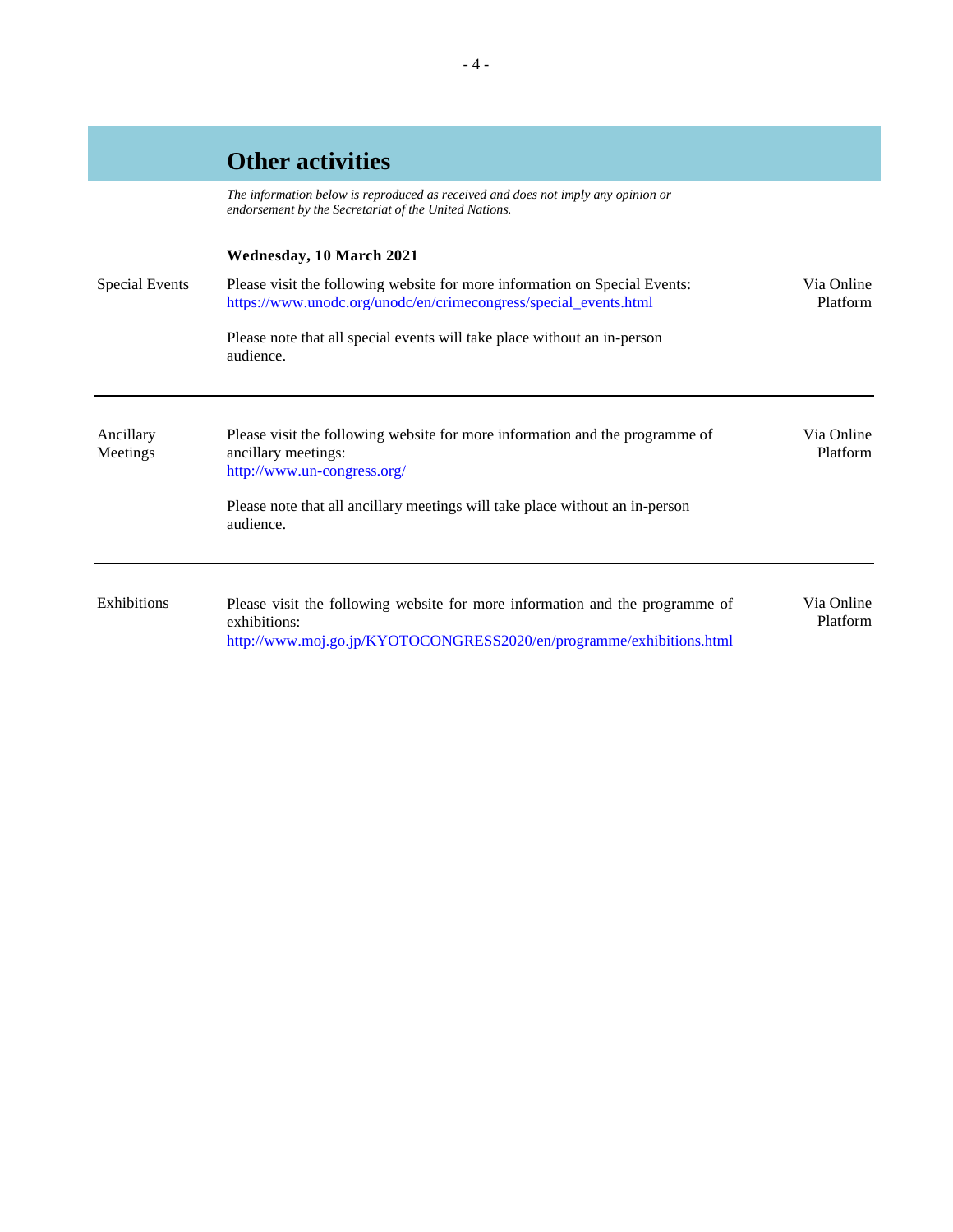## **Forthcoming meetings**

## **Thursday, 11 March 2021**

## **Plenary**

9–11 a.m. Thirteenth meeting Plenary Hall and Plenary Hall and

Multidimensional approaches by Governments to promoting the rule of law by, inter alia, providing access to justice for all; building effective, accountable, impartial and inclusive institutions; and considering social, educational and other relevant measures, including fostering a culture of lawfulness while respecting cultural identities, in line with the Doha Declaration [item 5] (*continued*)

[A/CONF.234/6](http://undocs.org/A/CONF.234/6) [A/CONF.234/12](http://undocs.org/A/CONF.234/12) [A/CONF.234/13](http://undocs.org/A/CONF.234/13) [A/CONF.234/14](http://undocs.org/A/CONF.234/14)[-E/CN.15/2020/14](http://undocs.org/E/CN.15/2020/14) [A/CONF.234/15](http://undocs.org/A/CONF.234/15) [A/CONF.234/PM.1](http://undocs.org/A/CONF.234/PM.1) A/CONF.234/CRP.1 A/CONF.234/CRP.5 A/CONF.234/CRP.7 A/CONF.234/CRP.10 A/CONF.234/NGO.1 A/CONF.234/NGO.5

1–3 p.m. Fourteenth meeting Plenary Hall and

via Online Platform

International cooperation and technical assistance to prevent and address all forms of crime [item 6]:

- (a) Terrorism in all its forms and manifestations;
- (b) New and emerging forms of crime.

[A/CONF.234/7](http://undocs.org/A/CONF.234/7) [A/CONF.234/15](http://undocs.org/A/CONF.234/15) [A/CONF.234/PM.1](http://undocs.org/A/CONF.234/PM.1) A/CONF.234/CRP.1 A/CONF.234/CRP.4 A/CONF.234/CRP.5 A/CONF.234/CRP.6 A/CONF.234/CRP.8 A/CONF.234/CRP.10 A/CONF.234/NGO.1 A/CONF.234/NGO.4

4–6 p.m. Fifteenth meeting Plenary Hall and via Online Platform

- 5 -

via Online Platform

International cooperation and technical assistance to prevent and address all forms of crime [item 6] (*continued*)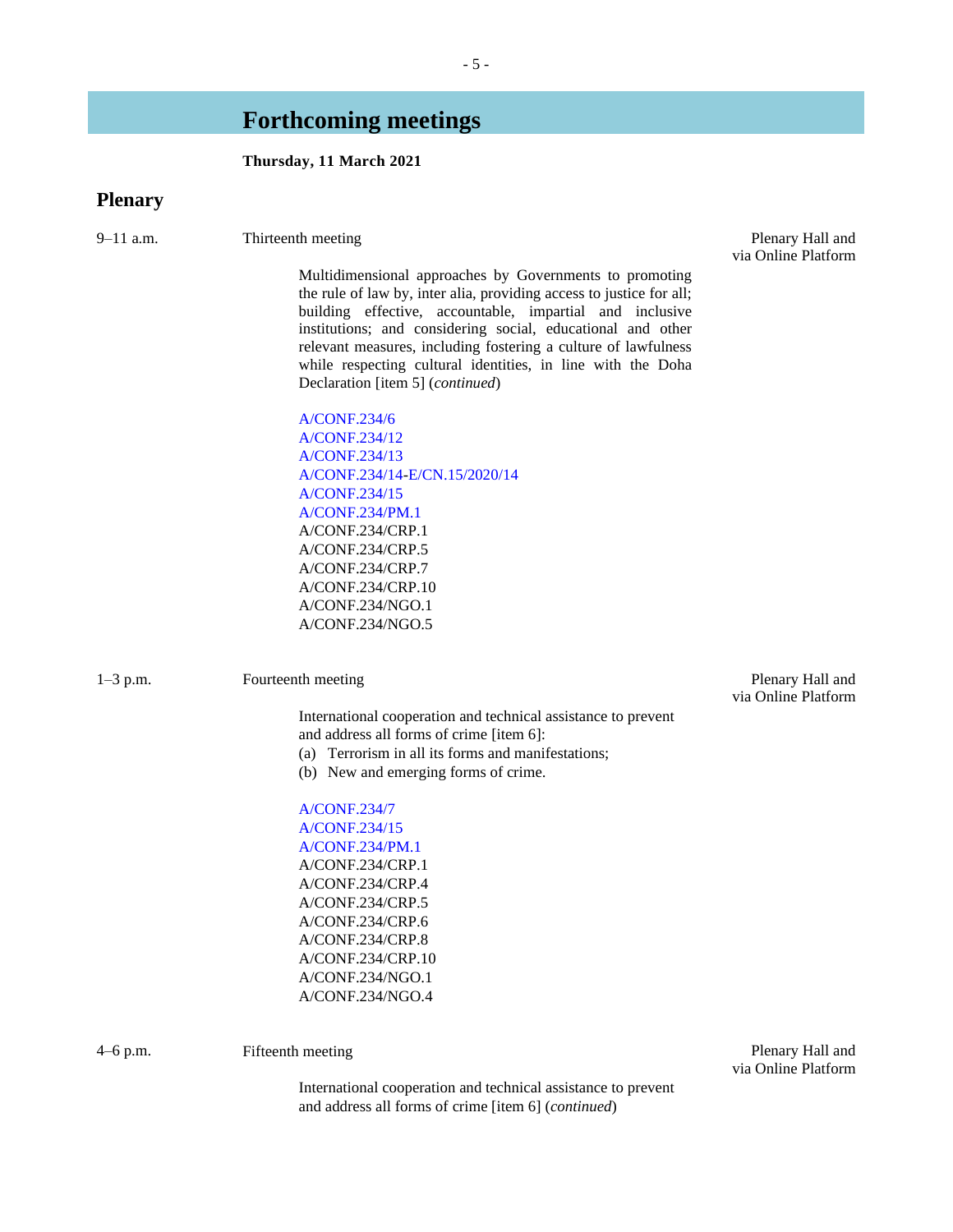## **Committee II**

Workshop 4 "Current crime trends, recent developments and emerging solutions, in particular new technologies as means for and tools against crime." [item 6] *(continued)*

9–11 a.m. Sixth meeting Sixth meeting Annex Hall and via Online Platform

> [A/CONF.234/11](http://undocs.org/A/CONF.234/11) [A/CONF.234/15](http://undocs.org/A/CONF.234/15) [A/CONF.234/PM.1](http://undocs.org/A/CONF.234/PM.1) [A/CONF.234/PM.1/1](http://undocs.org/A/CONF.234/PM.1/1) [A/CONF.234/PM.2/1](http://undocs.org/A/CONF.234/PM.2/1) [A/CONF.234/PM.3/1](http://undocs.org/A/CONF.234/PM.3/1) [A/CONF.234/PM.4/1](http://undocs.org/A/CONF.234/PM.4/1) [A/CONF.234/PM.5/1](http://undocs.org/A/CONF.234/PM.5/1) A/CONF.234/CRP.1 A/CONF.234/CRP.4 A/CONF.234/CRP.5 A/CONF.234/CRP.6 A/CONF.234/CRP.8 A/CONF.234/CRP.10 A/CONF.234/NGO.1 A/CONF.234/NGO.4

## **Committee I**

1–3 p.m. Seventh meeting Annex Hall and via

Adoption of the report of Committee I

[A/CONF.234/L.3](http://undocs.org/A/CONF.234/L.3) [A/CONF.234/L.3/Add.1](http://undocs.org/A/CONF.234/L.3/Add.1)

## **Committee II**

4–6 p.m. Seventh meeting Seventh meeting Annex Hall and via

Adoption of the report of Committee II [A/CONF.234/L.4](http://undocs.org/A/CONF.234/L.4) [A/CONF.234/L.4/Add.1](http://undocs.org/A/CONF.234/L.4/Add.1)

Online Platform

Online Platform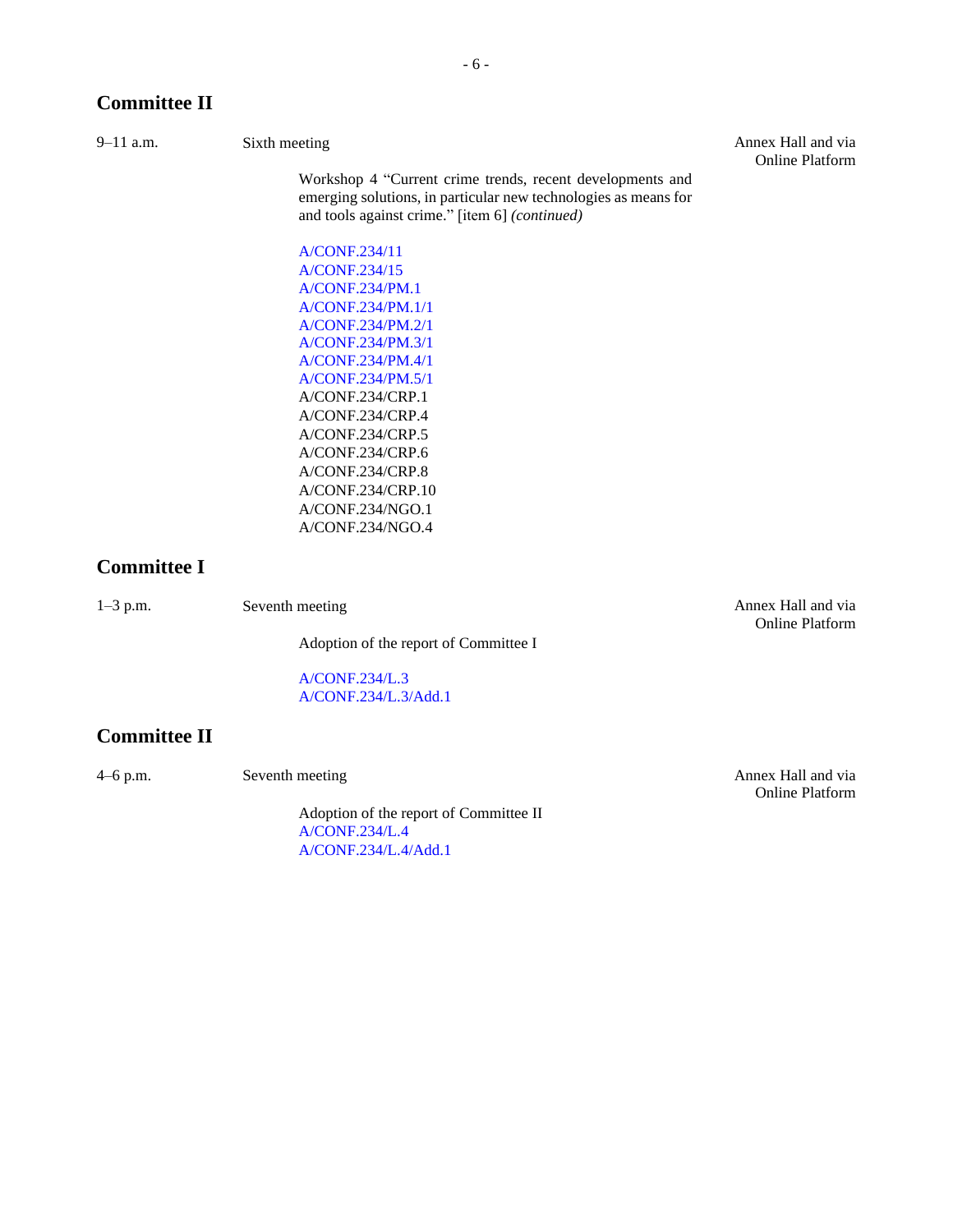# **Announcements**

## **Wednesday, 10 March 2021**

## **Credentials**

Delegations are urged to submit their credentials for the congress to Ms. Ayako Sakonji (ayako.sakonji@un.org), room 558, by Thursday, 11 March, noon.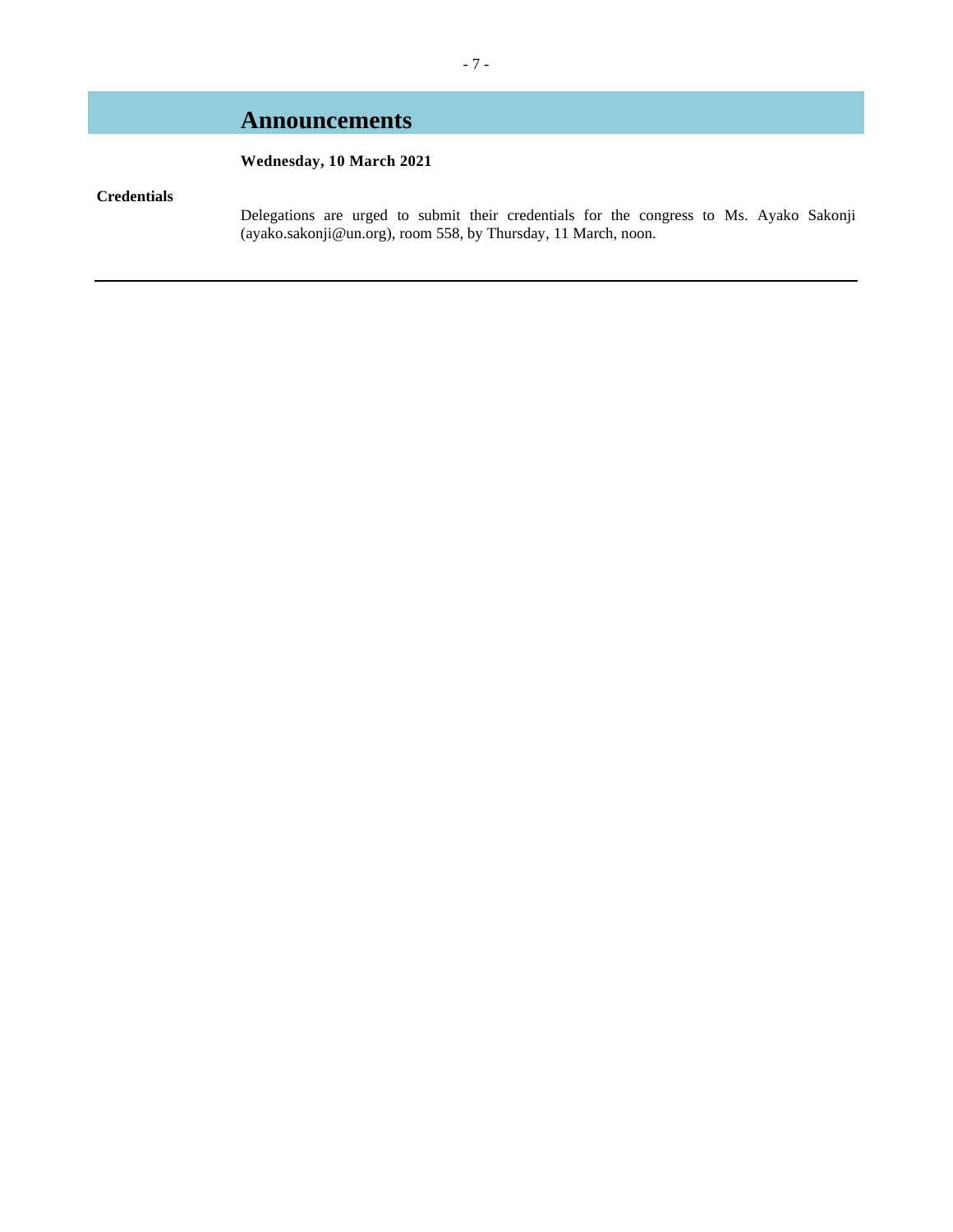# **Summary of official meetings**

| <b>Plenary</b>  | Tuesday, 9 March 2021                                                                                                                                                                                                                                                                                                                                                                                                                                                                                                                                                                                                                                                                                                                                                                                                                                                                                                                                                                                                                                                                                                                                                                                                                                                                                                                                                                                                                                                                                                                                                                                                                                                                                                                                                                                                                                                                                                                                                                                                                                                                                                                                                                                                                                                                                                                                                                                                                                                                                                                                                                                                                                                                                                                                                                                                                                                                                                                                     |
|-----------------|-----------------------------------------------------------------------------------------------------------------------------------------------------------------------------------------------------------------------------------------------------------------------------------------------------------------------------------------------------------------------------------------------------------------------------------------------------------------------------------------------------------------------------------------------------------------------------------------------------------------------------------------------------------------------------------------------------------------------------------------------------------------------------------------------------------------------------------------------------------------------------------------------------------------------------------------------------------------------------------------------------------------------------------------------------------------------------------------------------------------------------------------------------------------------------------------------------------------------------------------------------------------------------------------------------------------------------------------------------------------------------------------------------------------------------------------------------------------------------------------------------------------------------------------------------------------------------------------------------------------------------------------------------------------------------------------------------------------------------------------------------------------------------------------------------------------------------------------------------------------------------------------------------------------------------------------------------------------------------------------------------------------------------------------------------------------------------------------------------------------------------------------------------------------------------------------------------------------------------------------------------------------------------------------------------------------------------------------------------------------------------------------------------------------------------------------------------------------------------------------------------------------------------------------------------------------------------------------------------------------------------------------------------------------------------------------------------------------------------------------------------------------------------------------------------------------------------------------------------------------------------------------------------------------------------------------------------------|
| Seventh meeting | High-level segment (continued)                                                                                                                                                                                                                                                                                                                                                                                                                                                                                                                                                                                                                                                                                                                                                                                                                                                                                                                                                                                                                                                                                                                                                                                                                                                                                                                                                                                                                                                                                                                                                                                                                                                                                                                                                                                                                                                                                                                                                                                                                                                                                                                                                                                                                                                                                                                                                                                                                                                                                                                                                                                                                                                                                                                                                                                                                                                                                                                            |
|                 | The meeting was chaired by His Excellency J. Antonio Marcondes de Carvalho, Permanent<br>Representative of Brazil to the United Nations in Vienna.                                                                                                                                                                                                                                                                                                                                                                                                                                                                                                                                                                                                                                                                                                                                                                                                                                                                                                                                                                                                                                                                                                                                                                                                                                                                                                                                                                                                                                                                                                                                                                                                                                                                                                                                                                                                                                                                                                                                                                                                                                                                                                                                                                                                                                                                                                                                                                                                                                                                                                                                                                                                                                                                                                                                                                                                        |
|                 | Statements were made by Vladimir Voronkov (m), Under-Secretary-General of the United Nations<br>Office of Counter-Terrorism; Liu Zhenmin (m), Under-Secretary-General of the United Nations<br>Department of Economic and Social Affairs; Luís Carrilho (m), Commissioner, United Nations<br>Police, Adviser and Director of the OROLSI Police Division of the United Nations Department of<br>Peace Operations (DPO); Pramila Patten (f), Special Representative of the United Nations<br>Secretary-General for Sexual Violence in Conflict; Cornelis P. De Joncheere (m), President of the<br>International Narcotics Control Board (INCB); Dubravka Simonovic (f), United Nations Special<br>Rapporteur on violence against women, its causes and consequences; Ivonne Higuero (f),<br>Secretary-General of the Secretariat of the Convention on International Trade in Endangered<br>Species of Wild Fauna and Flora (CITES); Achim Steiner (m), Administrator of the United Nations<br>Development Programme (UNDP); Diene Keita (f), UN Assistant Secretary-General and Deputy<br>Executive Director (Programme) of the United Nations Population Fund (UNFPA); His Excellency<br>Robinson Njeru Githae, Ambassador and Permanent Representative of Kenya to the United Nations<br>in Vienna; Houlin Zhao (m), Secretary-General of the International Telecommunication Union<br>(ITU); Adriana Blanco Marquizo (f), Head of the Secretariat, Secretariat of the WHO Framework<br>Convention on Tobacco Control (WHO); Antonia Marie De Meo (f), Director of the United Nations<br>Interregional Crime and Justice Research Institute, (UNICRI); Kayo Ishihara, Deputy Director of<br>the United Nations Asia and Far East Institute for the Prevention of Crime and the Treatment of<br>Offenders (UNAFEI); Phiset Sa-Ardyen (m), Executive Director of the Thailand Institute of Justice<br>(TIJ); Ladislav Hamran (m), President of the European Union Agency for Criminal Justice<br>Cooperation (EUROJUST); Kunio Mikuriya (m), Secretary General of the World Customs<br>Organization (WCO); Hanne Juncher (f), Executive Secretary of GRECO (Group of States against<br>Corruption and Head of the Action against Crime Department), Directorate General of Human<br>Rights and Rule of Law of Council of Europe; Spyridon Flogaitis (m), Director of the European<br>Public Law Organization (EPLO); Thomas Stelzer (m), Dean and Executive Secretary of the<br>International Anti-Corruption Academy (IACA); Jürgen Stock (m), Secretary-General of the<br>International Criminal Police Organization (INTERPOL); Jock Hoi Lim (m), Secretary-General of<br>the Secretariat of the Association of Southeast Asian Nations (ASEAN); Jan Beagle (f), Director-<br>General of the International Development Law Organization (IDLO); and His Excellency Karim<br>Darwish, President of the Parliamentary Assembly of the Mediterranean (PAM). |
|                 | The observer for the State of Palestine made a statement in exercise of the right of reply.                                                                                                                                                                                                                                                                                                                                                                                                                                                                                                                                                                                                                                                                                                                                                                                                                                                                                                                                                                                                                                                                                                                                                                                                                                                                                                                                                                                                                                                                                                                                                                                                                                                                                                                                                                                                                                                                                                                                                                                                                                                                                                                                                                                                                                                                                                                                                                                                                                                                                                                                                                                                                                                                                                                                                                                                                                                               |
| Eighth meeting  | The meeting was chaired by His Excellency Jalal E. A. Alashi, Permanent Representative of Libya<br>to the United Nations in Vienna.                                                                                                                                                                                                                                                                                                                                                                                                                                                                                                                                                                                                                                                                                                                                                                                                                                                                                                                                                                                                                                                                                                                                                                                                                                                                                                                                                                                                                                                                                                                                                                                                                                                                                                                                                                                                                                                                                                                                                                                                                                                                                                                                                                                                                                                                                                                                                                                                                                                                                                                                                                                                                                                                                                                                                                                                                       |
|                 | High-level segment (continued)                                                                                                                                                                                                                                                                                                                                                                                                                                                                                                                                                                                                                                                                                                                                                                                                                                                                                                                                                                                                                                                                                                                                                                                                                                                                                                                                                                                                                                                                                                                                                                                                                                                                                                                                                                                                                                                                                                                                                                                                                                                                                                                                                                                                                                                                                                                                                                                                                                                                                                                                                                                                                                                                                                                                                                                                                                                                                                                            |
|                 | Statements were made by His Excellency Nayef Falah M. Al Hajraf, Secretary-General of the<br>Cooperation Council for the Arab States of the Gulf (GCC); Yuri Chikhanchin (m), Chairman of<br>the Eurasian group on combating money laundering and financing of terrorism (EAG); Enrique Gil<br>Botero (m), Secretary-General of Conferencia de Ministros de Justicia de los Países<br>Iberoamericanos (COMJIB); and Anna Alvazzi del Frate (f), Chair of the Alliance of NGOs on<br>Crime Prevention and Criminal Justice (NGO Group Statement).                                                                                                                                                                                                                                                                                                                                                                                                                                                                                                                                                                                                                                                                                                                                                                                                                                                                                                                                                                                                                                                                                                                                                                                                                                                                                                                                                                                                                                                                                                                                                                                                                                                                                                                                                                                                                                                                                                                                                                                                                                                                                                                                                                                                                                                                                                                                                                                                          |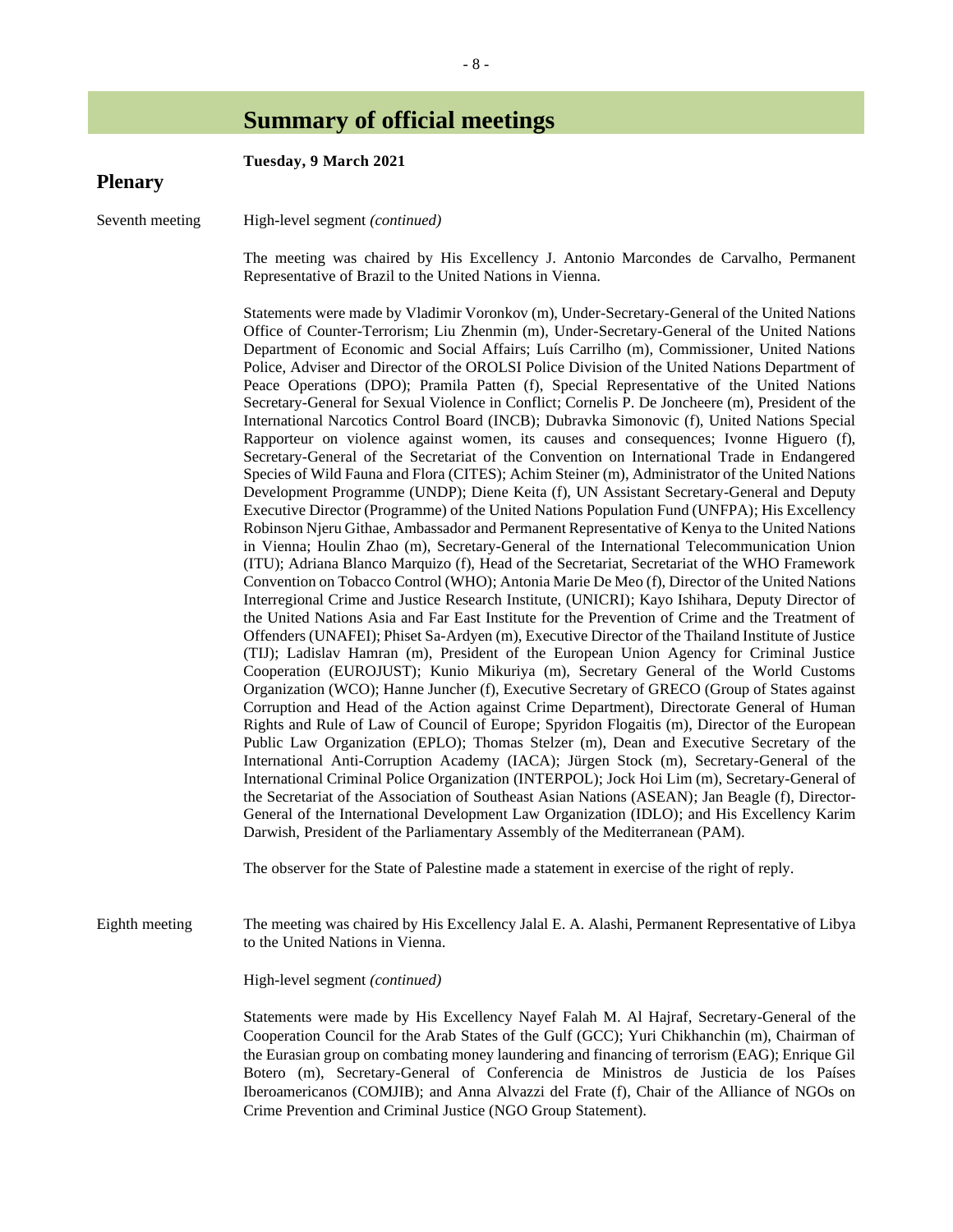|               | "Comprehensive strategies for crime prevention towards social and economic development" [item 3]                                                                                                                                                                                                                                                   |
|---------------|----------------------------------------------------------------------------------------------------------------------------------------------------------------------------------------------------------------------------------------------------------------------------------------------------------------------------------------------------|
|               | The Congress began its consideration of item 3 "Comprehensive strategies for crime prevention<br>towards social and economic development",<br>Statements were made by the representatives of Japan, China, Thailand, Honduras, the United<br>States of America, Indonesia, South Africa, Viet Nam, Nigeria, Philippines, Argentina and<br>Morocco. |
|               | A statement was also made by the representative of the Women's Federation for World Peace<br>(Wfwp).                                                                                                                                                                                                                                               |
| Ninth meeting | "Comprehensive strategies for crime prevention towards social and economic development" [item 3]<br>(continued)                                                                                                                                                                                                                                    |
|               | The meeting was chaired by His Excellency Takeshi Hikihara, Permanent Representative of Japan<br>to the United Nations in Vienna.                                                                                                                                                                                                                  |
|               | Statements were made by the representatives of Canada, Italy, Romania, Israel, Angola, Finland<br>and Mexico.                                                                                                                                                                                                                                      |
|               | Statements were also made by the representatives of the International Association for the<br>Advancement of Innovative Approaches to Global Challenges (on behalf of the Coalition of Faith<br>based Organizations) and the Global Initiative on Transnational Organized Crime.                                                                    |

## **Committee II**

| First meeting <sup>2</sup>  | Committee II is chaired by Matti Joutsen (m) of Finland.                                                                                                                        |
|-----------------------------|---------------------------------------------------------------------------------------------------------------------------------------------------------------------------------|
|                             | Luigi Ripamonti (m), First Secretary, Permanent Mission of Italy to the United Nations in Vienna,<br>was elected Rapporteur.                                                    |
|                             | Workshop 2 "Reducing reoffending: identifying risks and developing solutions" [item 4]                                                                                          |
|                             | The workshop was moderated by Takeshi Seto (m), Director of UNAFEI.                                                                                                             |
|                             | Opening remarks were delivered by Kittipong Kittayarak (m), Thailand Institute of Justice.                                                                                      |
|                             | The keynote address was delivered by Fergus McNeill (m), University of Glasgow.                                                                                                 |
|                             | Presentations were made by the following panellists: Vera Tkachenko (f), UNODC; Mariana<br>Martin (f), Namibia; Emiliano Blanco (m), Argentina; and Heidi Bottolfs (f), Norway. |
| Second meeting <sup>3</sup> | Workshop 2 "Reducing reoffending: identifying risks and developing solutions" [item 4]<br>(continued)                                                                           |
|                             | The keynote address was delivered by the Chair of the Committee II, Matti Joutsen (m), Finland.                                                                                 |
|                             | Presentations were made by the following panellists: Jennifer Oades (f), Canada; Jana Spero (f),<br>Croatia; Teresia Matheka (f), Kenya; and Manuel Co (m), Philippines.        |
| Third meeting <sup>4</sup>  | Workshop 2 "Reducing reoffending: identifying risks and developing solutions" [item 4]<br>(continued)                                                                           |

 $2$  Held on 8 March, from 1.00 to 3.00 p.m.

 $3$  Held on 8 March, from 4.00 to 6.00 p.m.

<sup>4</sup> Held on 9 March, from 9.00 to11.00 a.m.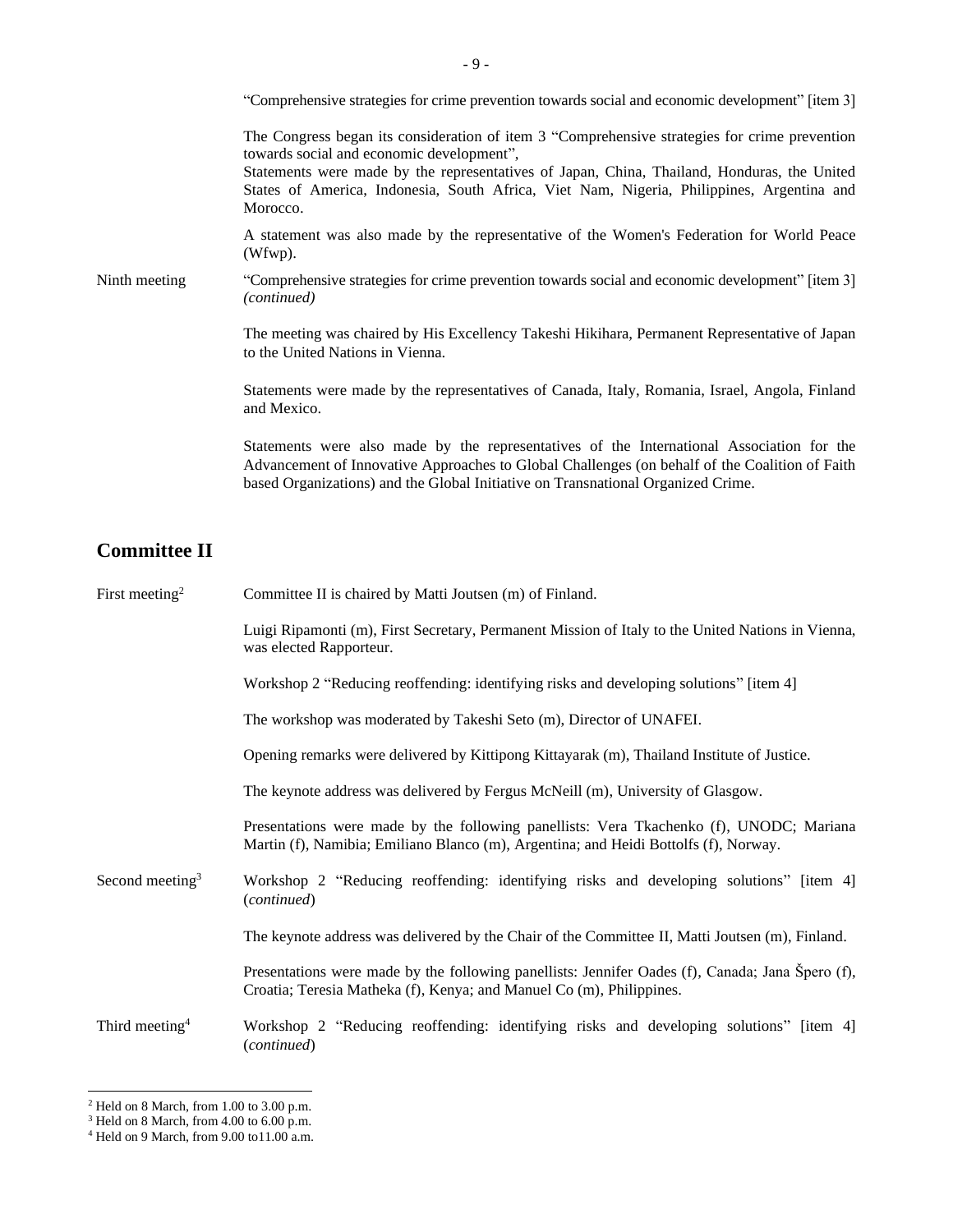Presentations were made by the following panellists: Shoji Imafuku (m), Japan; Sodiqa Williams (f), Safer Foundation; Olivia Rope (f), Penal Reform International; Ali Reunanen (m), KRIS; and Maria Cristina Mattei (f), Hedayah.

## **Committee I**

Fourth and fifth meeting

Workshop 3 "Education and youth engagement as key to making societies resilient to crime" [item 5]

Summary of the meetings held in Committee I will be included in the Journal No.6, to be issued on 11 March.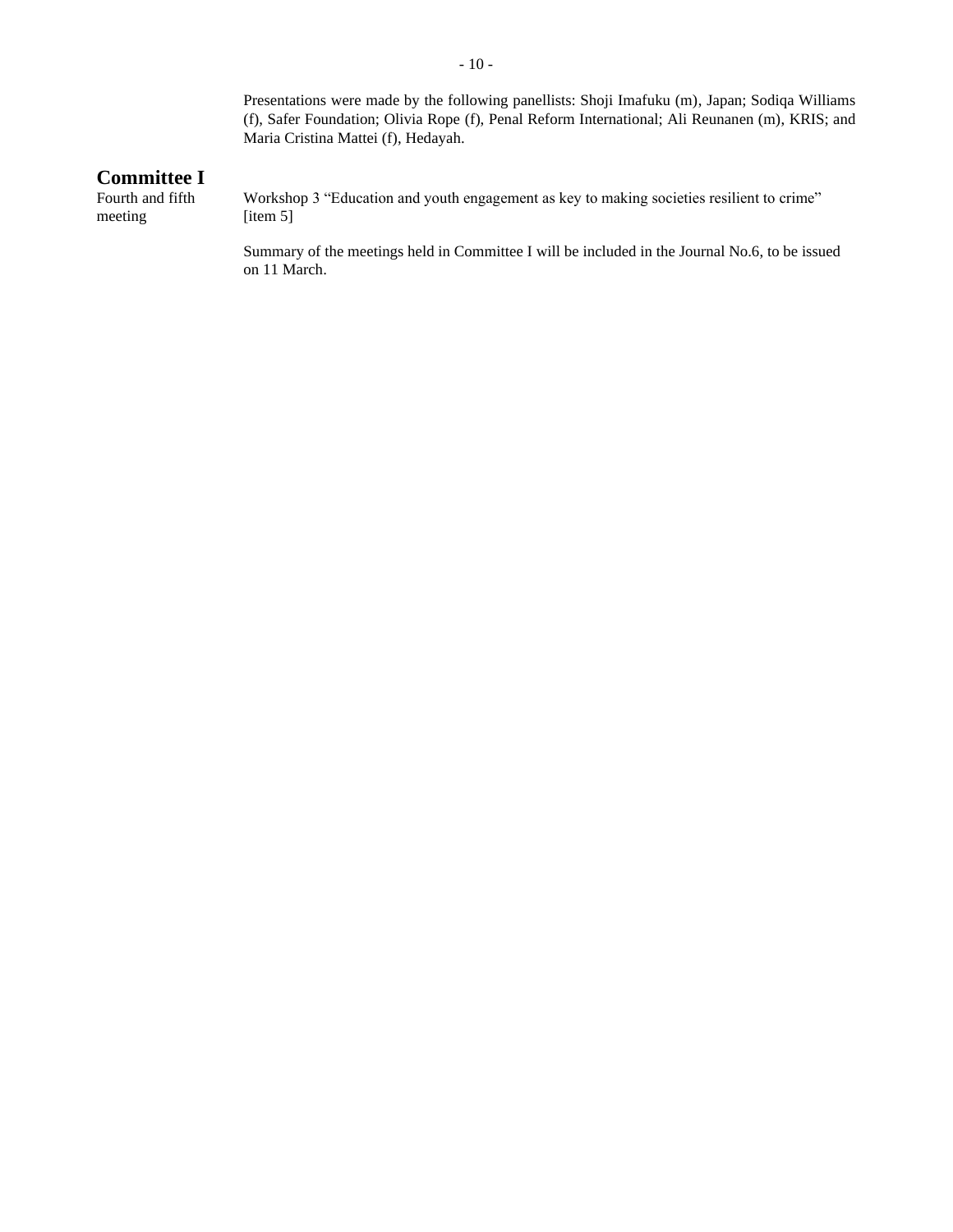## **General information**

Delegations are invited to refer to the Information for participants (document [A/CONF.234/INF/1/Rev.1\)](http://undocs.org/A/CONF.234/INF/1/Rev.1) and to the Information contained on the website of the Congress: [https://www.unodc.org/unodc/en/crimecongress/about.html.](https://www.unodc.org/unodc/en/crimecongress/about.html)

#### **Registration and credentials**

In accordance with rules 1-3 of the provisional rules of procedure for the Fourteenth Congress [\(A/CONF.234/2\)](http://undocs.org/A/Conf.234/2), the delegation of each State participating in the Congress should consist of a head of delegation and such other representatives, alternate representatives and advisers as may be required. The credentials (full name as per passport and title) of representatives, alternate representatives and advisers should be issued either by the Head of State or Government or by the Minister for Foreign Affairs. Member States that have not submitted their Credentials were urged to send an advance scanned copy of the credentials to the Secretariat as soon as possible by email [\(unodc-14congress-registration@un.org\)](mailto:unodc-14congress-registration@un.org) and submit the original hard copy of the credentials either to the Secretariat staff in the Kyoto International Conference Centre or send it to the Executive Secretary of the Fourteenth United Nations Congress on Crime Prevention and Criminal Justice (c/o Secretariat of the Congress, PO Box 500, Room D0676, 1400 Vienna).

All participants have to be registered in the UN registration platform (Indico). Information on registration is available on [https://www.unodc.org/unodc/en/](https://www.unodc.org/unodc/en/crimecongress/registration_2.html) [crimecongress/registration\\_2.html](https://www.unodc.org/unodc/en/crimecongress/registration_2.html)

### **In-person participation**

In-person participants are strongly advised to regularly visit the website on COVID-19 related information for in-person participants [\(https://www.unodc.org/unodc/en/crimecongress/covid-19.html\)](https://www.unodc.org/unodc/en/crimecongress/covid-19.html).

Due to COVID-19 developments worldwide, the number of participants at the KICC is restricted and floating badges will be provided for access to the KICC. Only those participants may enter the KICC who have, for the same day/meeting, a floating badge for either the Plenary Hall or the Committees Hall. Floating badges will be available for collection in the New Hall, at the desk for pick-up of pre-printed badges (see below). The floating badges will be provided to the focal point (authorized by Note Verbale) identified for the respective delegation or the respective category of participants.

Delegations are strongly encouraged to abstain from exchanging floating badges during the individual meetings, but to rather make changes, if required, per meeting.

All special events and ancillary meetings will take place virtually – without in-person audience. Exceptions may apply for a very limited number of panellists reflected in the programme of such events, who are resident in Japan or able to travel from overseas as specified by the Host Country, who would then be given access to the KICC for the event only by an accreditation letter

All registered in-person participants will also automatically be registered as online observer and receive a personalized link to access the Congress event platform.

As part of the security arrangements, all in-person participants in the Congress will be required to present their registration confirmation together with their passports at the entrance before proceeding to the registration area of the Kyoto International Conference Centre (KICC), to collect their badges for the Congress.

By presenting their badges upon their first entry to the KICC, all in-person participants declare that they have been tested negative for COVID-19 (PCR or antigen test) not earlier than 72h before.

Badges must be worn visibly at all times at the Congress venue. All persons and their bags/luggage will be screened at the entrance to the Conference Centre.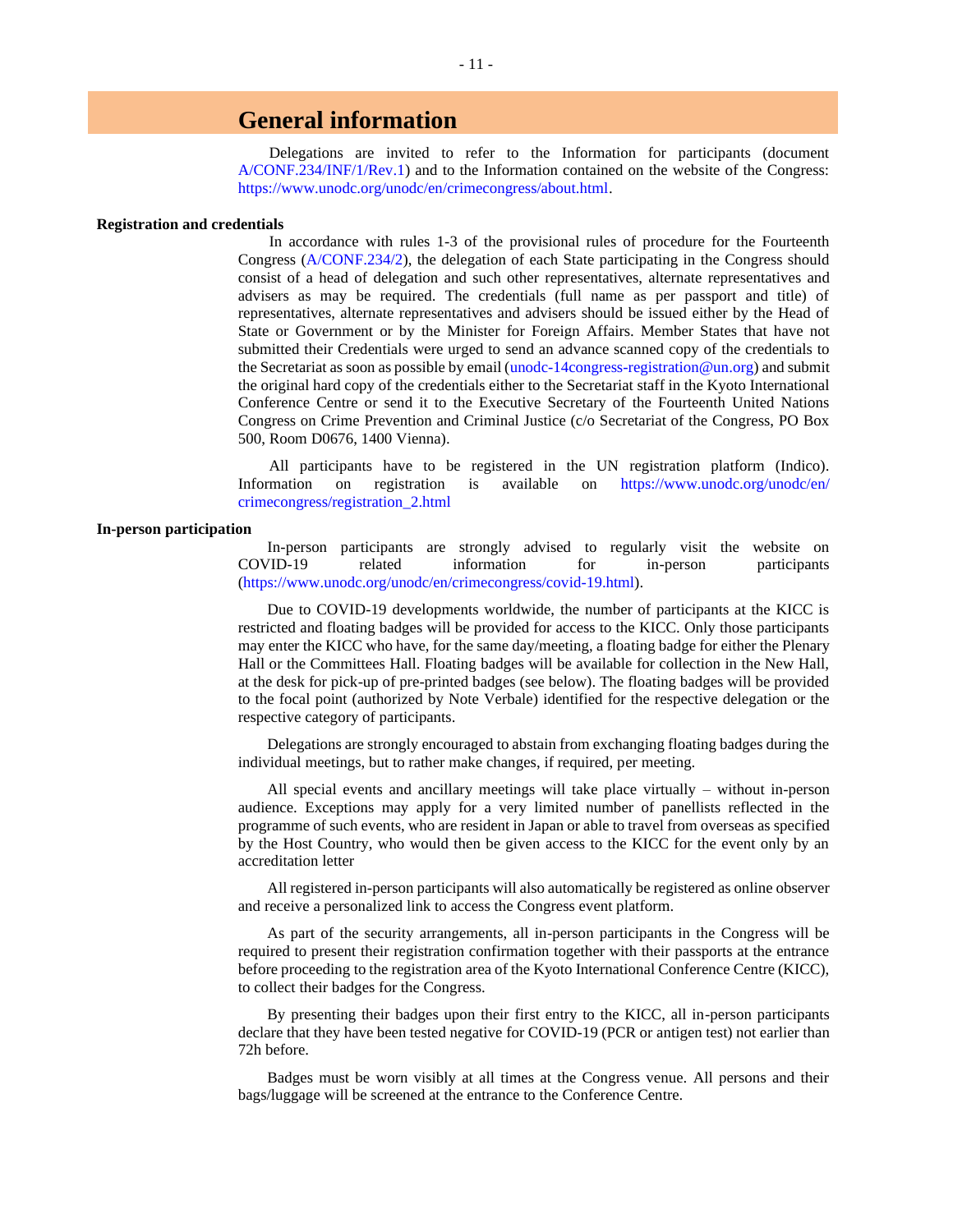Collection of pre-printed badges began on Tuesday, 2 March 2021, at 9 a.m., and the registration desk will remain open until 6 p.m. The desk will be open as follows:

9 to 11 March 2021: 8 a.m. to 5 p.m.

Participants are encouraged to collect their badges as early as possible. Member States can arrange for batch pick-up with a note verbale designating the person who will pick up the badges. All other participants are expected to pick up their badges in person, presenting their passport or official photo identification and the official communication designating them as participants in the Congress.

### **Online participation**

All registered participants to the Congress can join all meetings of the Congress on an online event platform as observers, and take the floor during special events and ancillary meetings without prior designation, by raising their hand. Observers can follow the formal meetings (Plenary sessions and Committees I and II) in all official languages, but will not be able to take the floor in those meetings.

Participants designated and registered as "Speakers" in Plenary and/or the Committees have the technical possibility to request for the floor and to address the meeting.

#### **Provisional list of speakers at the High-level segment**

The provisional list of speakers has been established by drawing of lots during an intersessional meeting of the Commission on Crime Prevention and Criminal Justice, held in Vienna on 17 February 2021. For further information, please contact Zsóka Williams (email: [zsoka.williams@un.org](mailto:zsoka.williams@un.org) copy [tounodc-14congress-registration@un.org\)](mailto:tounodc-14congress-registration@un.org).

Statements by Member States made during the high-level segment will be limited to one per State and of up to three minutes (approximately 300 words).

Pre-recorded video-statements and the text of the statement for the high-level segment (the same time limitations apply), had to be transmitted to the Secretariat [\(unov](mailto:unov-conference.statements@un.org)[conference.statements@un.org\)](mailto:unov-conference.statements@un.org) by 26 February 2021. In case of in-person or online participation via the conference platform delegates are requested to send the text of the statement in advance of delivery to the Secretariat [\(unov-conference.statements@un.org\)](mailto:unov-conference.statements@un.org).

All statements, delivered during the high-level segment, will be made available on the website of the Congress [\(https://www.unodc.org/unodc/en/crimecongress/statements-high](https://www.unodc.org/unodc/en/crimecongress/statements-high-level-segment.html)[level-segment.html\)](https://www.unodc.org/unodc/en/crimecongress/statements-high-level-segment.html), unless the Secretariat is informed otherwise by the Member State (delegation) in question.

### **Speakers at regular Plenary segment and speakers in Committees**

Speakers may register in advance for speaking slots in **plenary meetings of the regular segment** by forwarding to the Secretariat [\(unodc-14congress-registration@un.org\)](mailto:unodc-14congress-registration@un.org) the name and title of their speaker and country or organization and indicating the agenda item under which they wish to address the Congress.

As there is no advance registration for **Committee I and Committee II**, speakers are kindly asked to indicate their intention to take the floor during the meetings of the Committees.

Statements by non-governmental organizations are coordinated by the Alliance of NGOs on Crime Prevention and Criminal Justice. (email: [info@crimealliance.org\)](mailto:info@crimealliance.org)

Delegates are requested to send the text of the statement in advance of delivery to the Secretariat [\(unov-conference.statements@un.org\)](mailto:unov-conference.statements@un.org).

#### **Languages and documentation**

The six official languages of the Fourteenth Congress are Arabic, Chinese, English, French, Russian and Spanish. Statements made in a language of the Congress during the plenary meetings and the meetings of Committee I and Committee II will be interpreted into the other languages of the Congress.

Each seat in the Congress halls in which simultaneous interpretation is available will be provided with a portable receiving set and a headphone. Participants are requested not to remove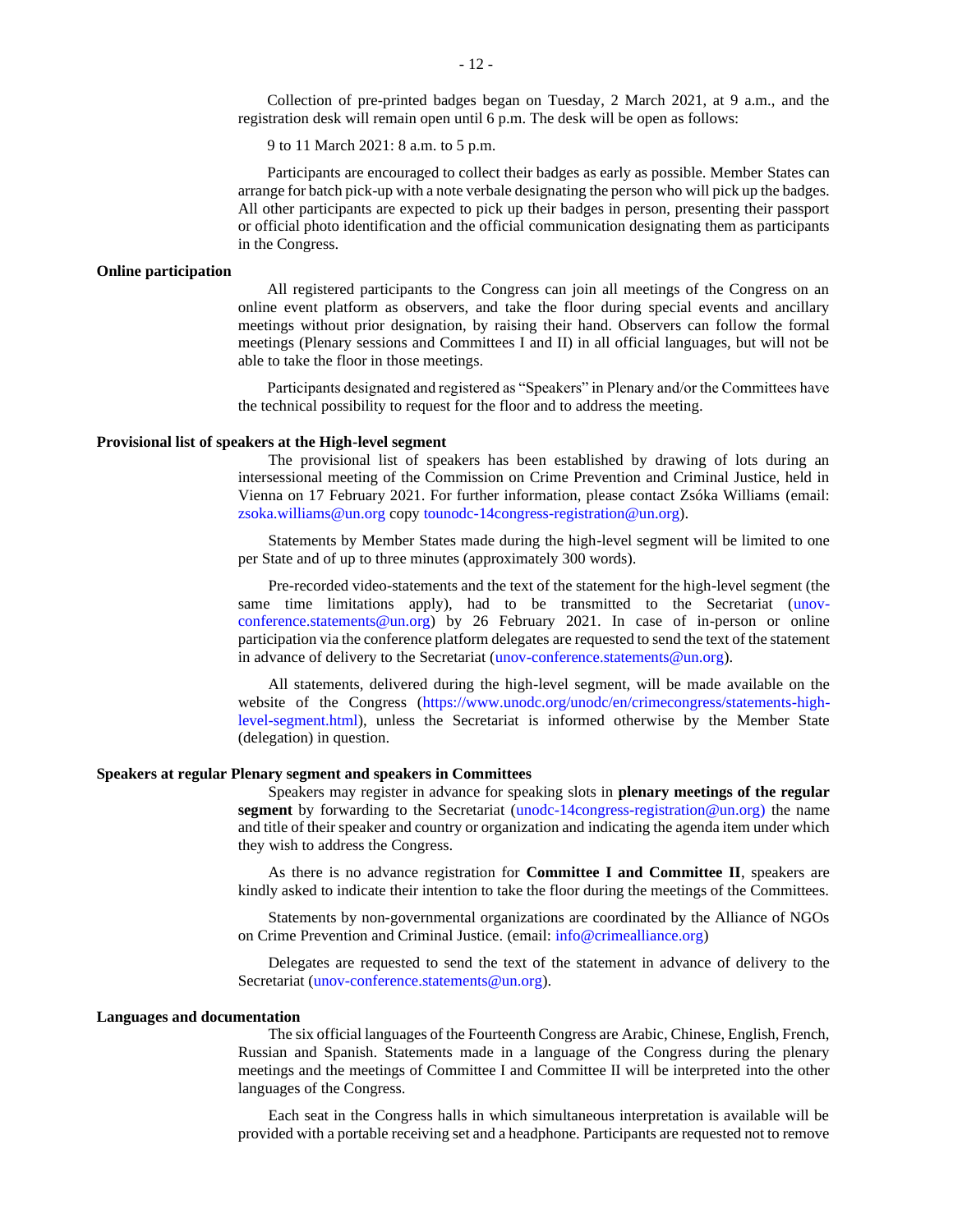these from the meeting rooms so that the equipment may be checked and, if necessary, batteries may be recharged before the next meeting takes place.

As part of the secretariat's efforts to reduce expenditure and limit environmental impact through the digitization of conference materials and publications, **pre-session** documents have been issued only electronically and are available on the Congress website [\(https://www.unodc.org/unodc/en/crimecongress/documents.html\)](https://www.unodc.org/unodc/en/crimecongress/documents.html). UNODC has prepared documents to facilitate consideration of each item of the provisional agenda of the Congress, as well as background papers for the workshops. In addition, the Congress will have before it other documents, such as the discussion guide, the reports of the regional preparatory meetings and a working paper prepared by the Secretariat on Crime Prevention and Criminal Justice in face of the COVID-19 pandemic. In-person participants are kindly requested to bring their own copies of the pre-session documents to meetings.

In-session documents will also be posted on the website of the Congress. Each in-person delegation will additionally receive a single, complete set of the **in-session documents** in the language of its choice. The main documents distribution counter will be located near the entrance to the Plenary Hall. At that counter, each delegation will be assigned an individual pigeonhole in which all documents issued during the Congress will be placed.

National statements and/or position papers prepared by participating States will be made available on the Congress website in the submission language: [https://www.unodc.org/unodc/en/crimecongress/statements.html.](https://www.unodc.org/unodc/en/crimecongress/statements.html)

## **Information and media**

Regular United Nations media facilities will be available at the Fourteenth Congress, including a press centre and a press briefing room. Interpretation from and into English and Japanese will also be available for a press briefing on the opening day.

Media representatives wishing to cover the Fourteenth Congress must register on the UN registration platform INDICO by 24 February 2021. Information on registration is available on the Congress website: [https://www.unodc.org/unodc/en/crimecongress/registration\\_press](https://www.unodc.org/unodc/en/crimecongress/registration_press-media.html)[media.html.](https://www.unodc.org/unodc/en/crimecongress/registration_press-media.html)

Accredited media representatives will receive a special press pass allowing them access to the meetings, the ancillary meetings and the press working area. Press passes will be issued at the site of the Congress.

#### **Congress Online Platform**

Link to the platform[: https://inevent.com/en/UNODC/CrimeCongressUN/hotsite.php.](https://inevent.com/en/UNODC/CrimeCongressUN/hotsite.php)

Link to the HOW-TO GUIDES: [https://www.unodc.org/unodc/en/commissions/](https://www.unodc.org/unodc/en/commissions/CCPCJ/how-to-guides-congress-platform.html) [CCPCJ/how-to-guides-congress-platform.html.](https://www.unodc.org/unodc/en/commissions/CCPCJ/how-to-guides-congress-platform.html)

### **Live Webcast**

The Plenary, Committee I and Committee II meetings will be webcast and can be accessed through the following website: [https://www.unodc.org/unodc/en/crimecongress/](https://www.unodc.org/unodc/en/crimecongress/webcast.html) [webcast.html.](https://www.unodc.org/unodc/en/crimecongress/webcast.html)

### **Kyoto Congress National Executive Committee**

As the host of the Fourteenth Congress, the Government of Japan has appointed a Kyoto Congress National Executive Committee, chaired by the Vice-Minister of Justice and comprising representatives of the Ministry of Justice, the Ministry of Foreign Affairs and the National Police Agency.

### **Facilities at the Congress site**

#### **Restaurants**

Restaurants and a cafeteria located in the main building are available for use by participants on a commercial basis. Please see the specific Guidelines for the use of the KICC catering facilities contained in the Annex to the COVID-19 Guidelines for in-person participants to the Fourteenth United Nations Congress on Crime Prevention and Criminal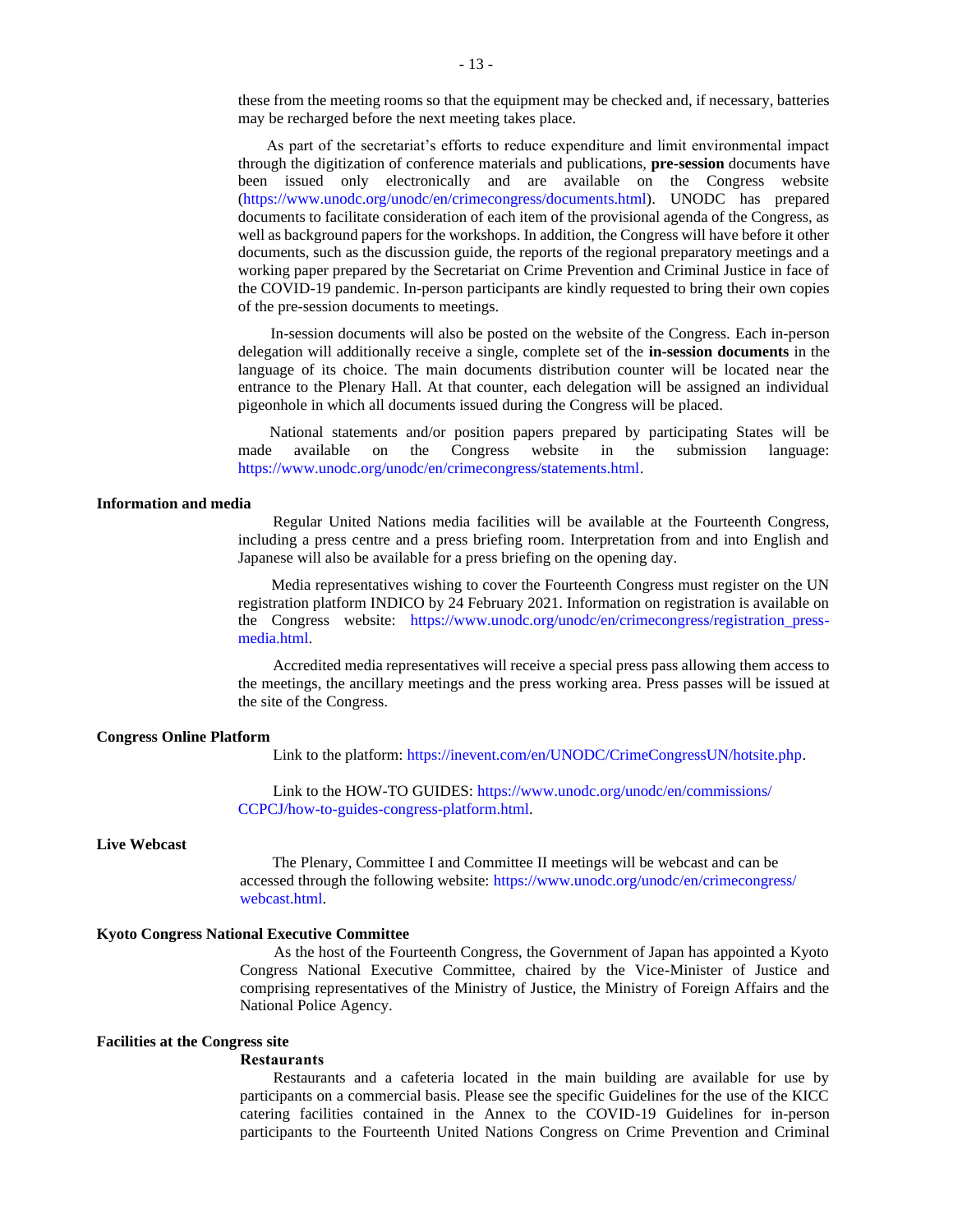Justice [\(https://www.unodc.org/documents/commissions/Congress/covid-19\\_info/3\\_](https://www.unodc.org/documents/commissions/Congress/covid-19_info/3_March_2021_CONGRESS_COVID-19_Guidelines_for_in-person_participants.pdf) [March\\_2021\\_CONGRESS\\_COVID-19\\_Guidelines\\_for\\_in-person\\_participants.pdf\)](https://www.unodc.org/documents/commissions/Congress/covid-19_info/3_March_2021_CONGRESS_COVID-19_Guidelines_for_in-person_participants.pdf).

## **Medical/First aid room**

First aid facilities are located in the main building.

If symptoms and circumstances such as fever, cough, loss of sense of smell or taste indicate that they may be considered a suspected COVID-19 case, participants are requested to contact the medical staff (nurses or paramedics) stationed in each conference room.

#### **Bank**

An automatic teller machine (ATM) will be installed at the parking area adjacent to the New Hall.

## **Business centre**

A business centre located in the main building will be available for use by participants on a commercial basis.

## **Information counter**

An information counter with local staff will be set up on the Congress site to assist delegates with enquiries.

## **Meditation room**

A meditation room is available at the Congress site.